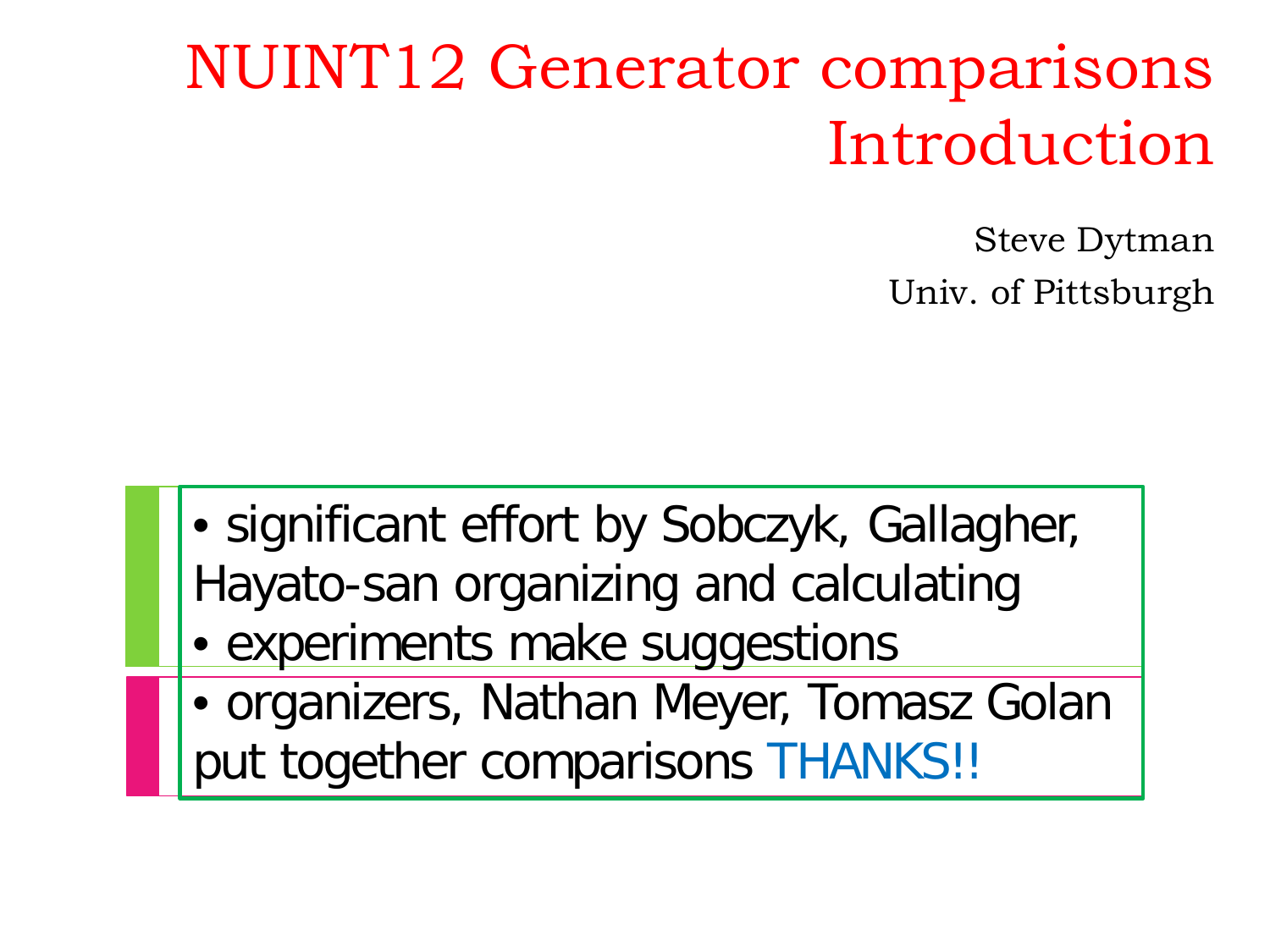## Basic outline

- **Hugh Gallagher organized NUINT04**
- ▶ SD and Steve Boyd organized theory/generator comparison for NUINT09. Roman Tacik and Jan Sobczyk had big impact getting final results together.
	- ▶ Coherent models out of date
	- ▶ QE models remarkably together for inclusive, but not for proton (right before MEC became important)
	- Pion production models vary widely
- **This time, get ideas from experiments** 
	- ▶ MINOS, MiniBooNE, T2K, NOvA, LBNE– oscillation, cross section
	- ArgoNEUT, MicroBooNE Liquid Ar test, cross section
	- MINERvA cross section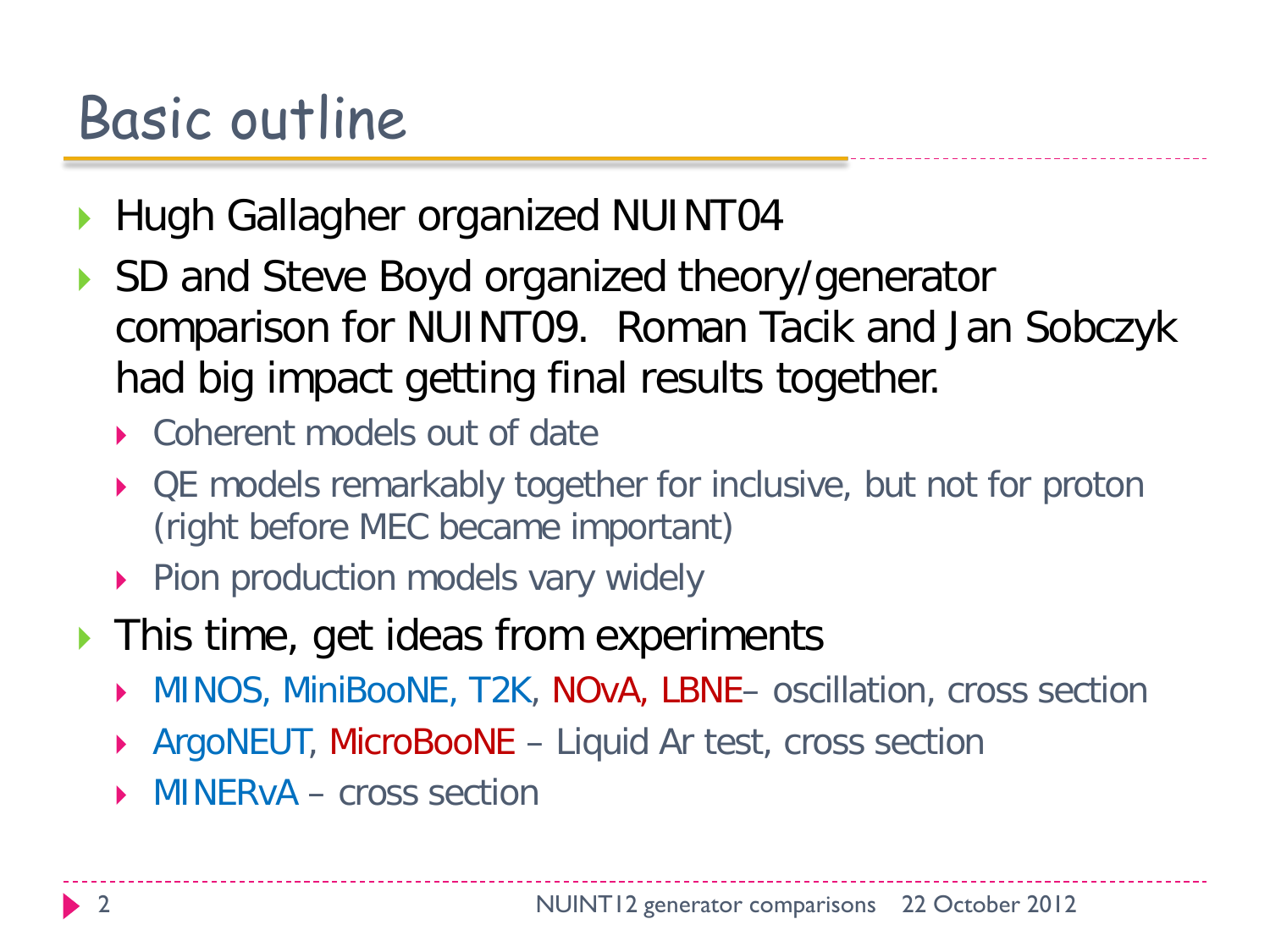# Categories

- $\triangleright$  Oscillation backgrounds (NC  $\pi^0$ )
- QE-like cross section (common oscillation signal)
- Coherent cross section (important osc bkgd)
- FSI issues (strongly affects, 'masks' all signals)
- Total Visible Energy (oscillation signal, E<sub>v</sub> measurement)
- **Experimenters are welcome to include their own thoughts**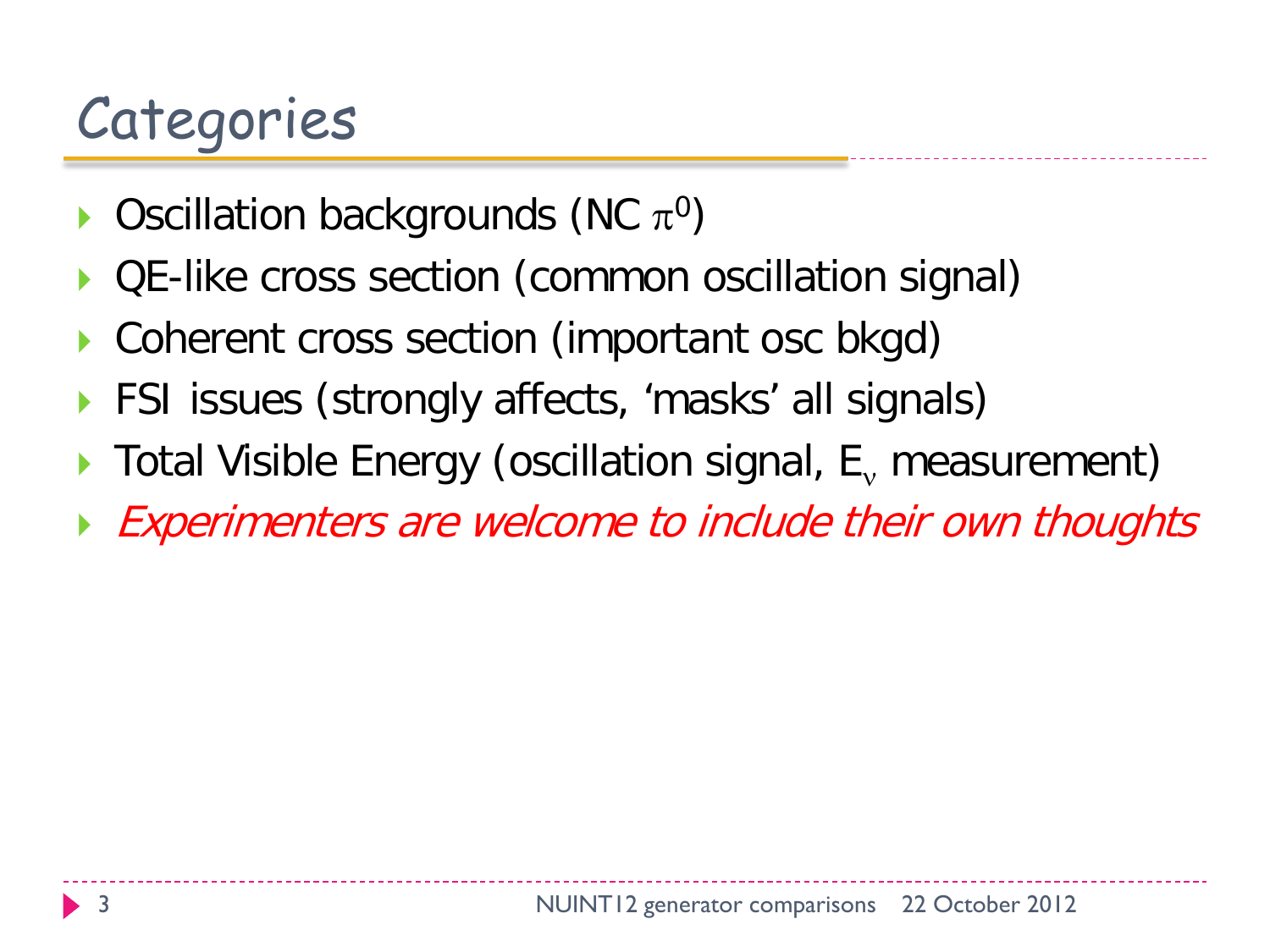# I. Oscillation backgrounds in  $v_{\mu} \rightarrow v_{e}$ .



#### T2K PRL 2011 | LBNE 2012 simulate  $(\bar{v})$

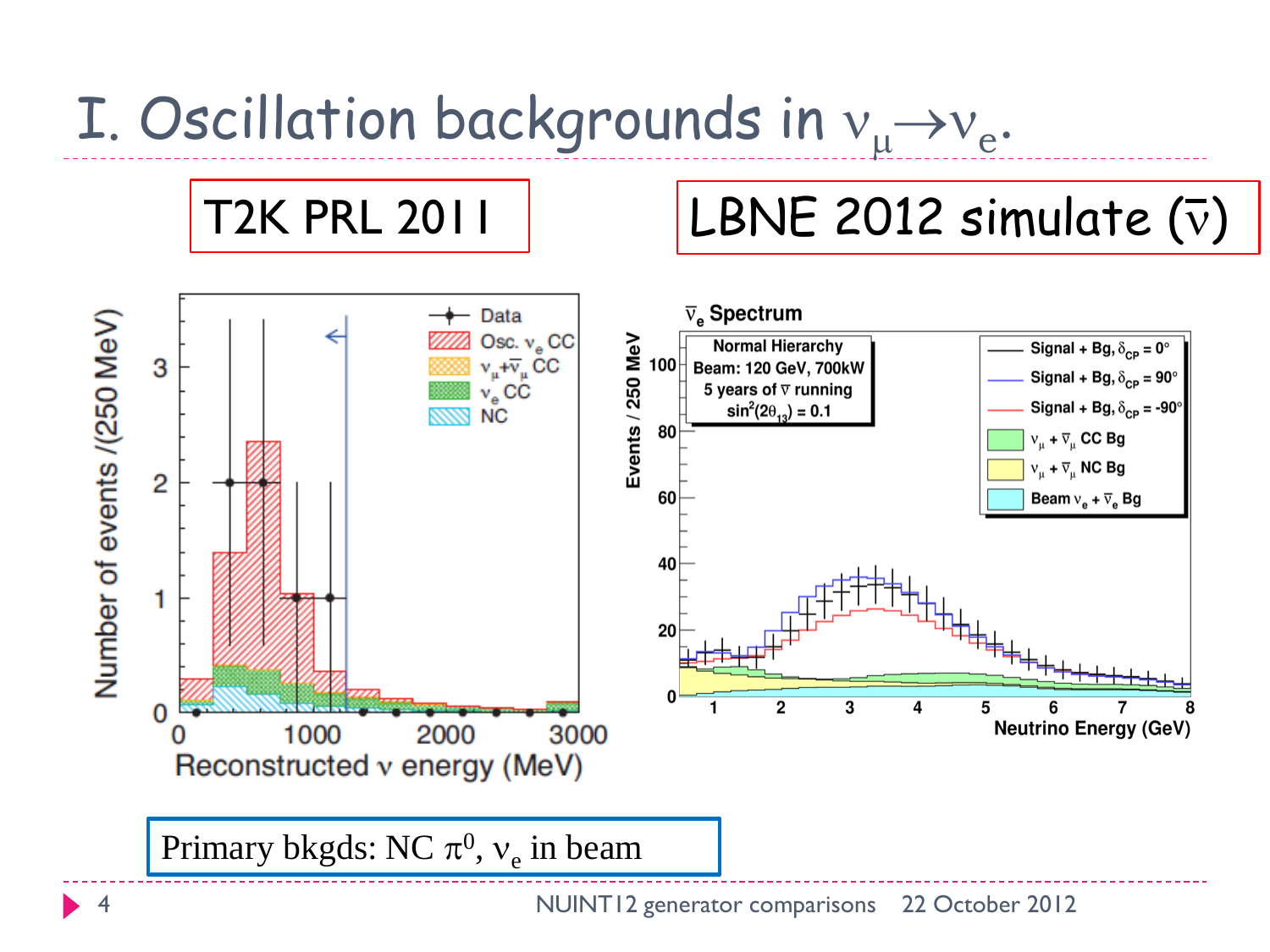- NOvA A1: EM fraction for NC 2 GeV  $v_{\mu}/\overline{v}$  C
	- EM fraction = summed  $\gamma$  and  $\pi^0$  energy/v [v=E<sub>v</sub>-E<sub>u</sub>]
- MINOS B1:  $\pi^0$  from NC 5 GeV  $v_\mu$  Fe
	- $\triangleright$  z=E<sub>π</sub>/v., i.e. fraction of hadron energy in  $\pi^{0}$ 's.
- LBNE C1: total CC xs for 0-10 GeV  $v_{\mu}/\overline{v}_{\mu}$  Ar?
	- total and no meson contribution (QE bkgd)
- $\blacktriangleright$  thoughts:
	- Good general interest, involves processes not well understood
	- $\rightarrow$   $\gamma$ 's from decays ok, but  $\gamma$ 's from nuclear excitations?
	- Many sources of  $\pi^{0}$ 's DIS, RES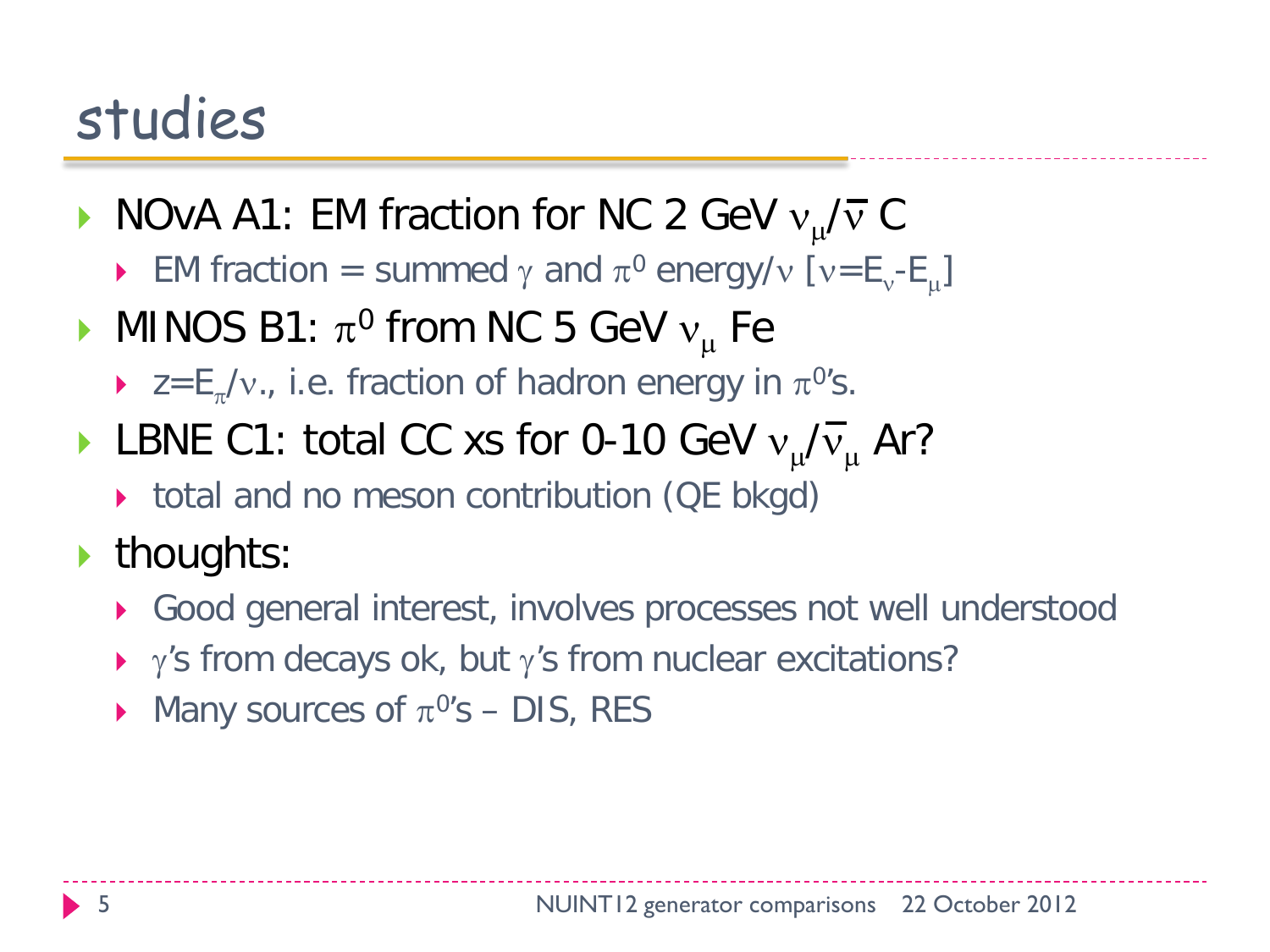### $NC \pi^0$  issues

#### T2K 2011 result used empirical estimation of bkgd.

- build events from atmospheric  $\pi^0$  and MC  $\pi^{+/-}$ . Use regular analysis. v. induced NC single  $\pi^0$
- **DEDITION MC not trusted.**
- **MINOS used MC simulation.**



6 NUINT12 generator comparisons 22 October 2012

 $2.5$ 

**GENIE** 

• MiniBooNE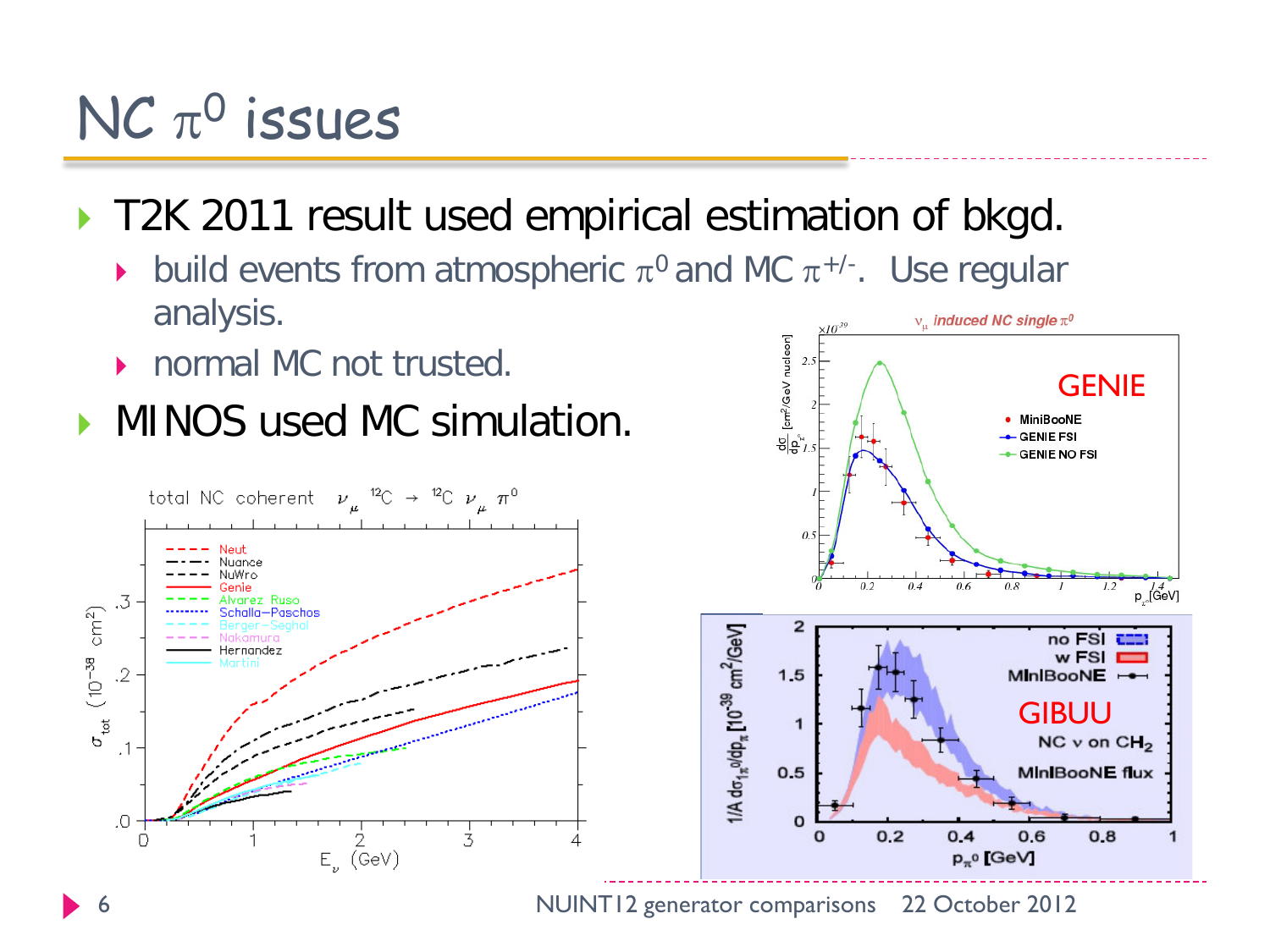## II. QE-like background

#### Difficult to define QE signal

- Only detect muon, strong bkgd from pion prod
- Proton gives clean ID, but has strong FSI which is hard to model
- Biggest problem seems to be pion abs, satisfies many cuts but gives wrong  $E_v$  with QE hypothesis.
- **MEC** makes it more difficult.
- example shows QE/RES 1 GeV  $v_{\mu}$  C simulation. Width of QE peak shows Fermi motion and blue line shows  $\pi$  prod events Where no pion is emitted.

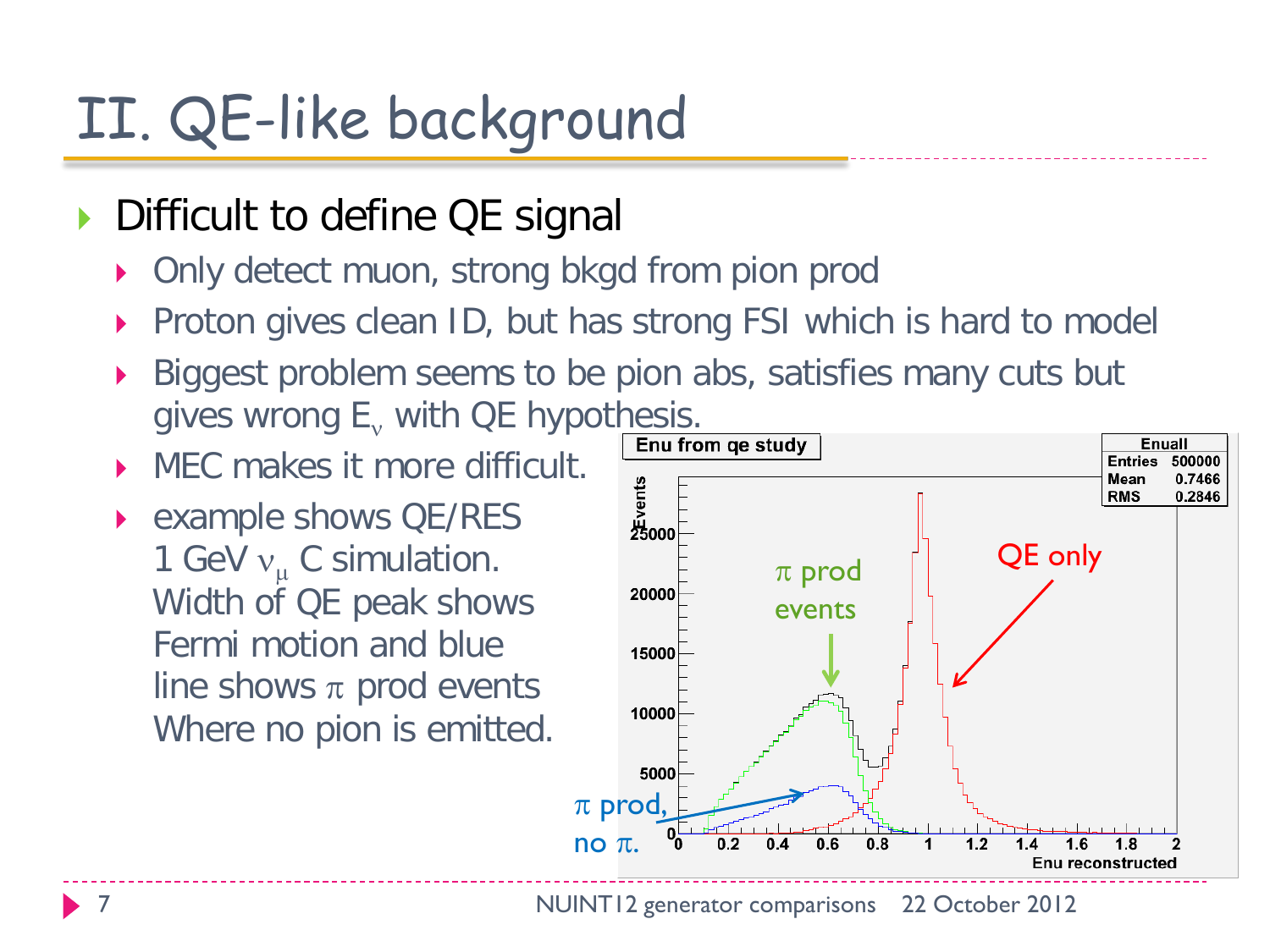- MiniBooNE F1: total CC QE xs w/ and w/o MEC.
	- GENIE has draft version, NEUT has no MEC
- T2K G1: mu momentum vs.  $\theta$  (2D) plot for 600 MeV  $v_\mu$  C with and without MEC
- **Polots below from GENIE (see Teppei Katori's talk later)**
- $\blacktriangleright$  thoughts:
	- Frontier of theory vs. data lots of attention needed

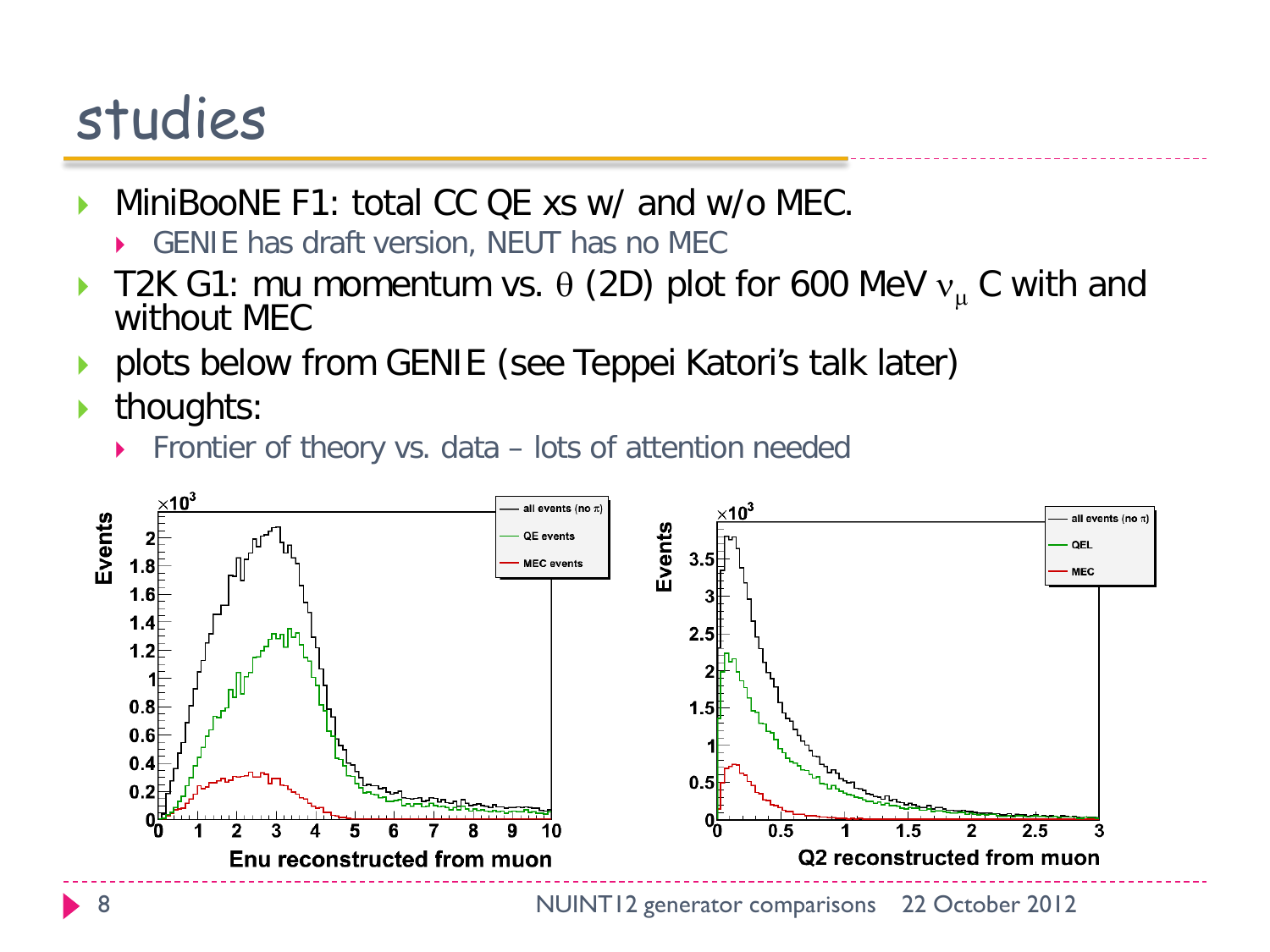### III. FSI influences

- examples from NUINT09 study  $[v_\mu]$  Carbon at 1 GeV]
- proton KE from QE (left),  $\pi$  KE from CC1 $\pi$  (right)
- ▶ Theorists have little or no FSI, generators have full FSI.
- All curves in right plot except purple have full FSI.

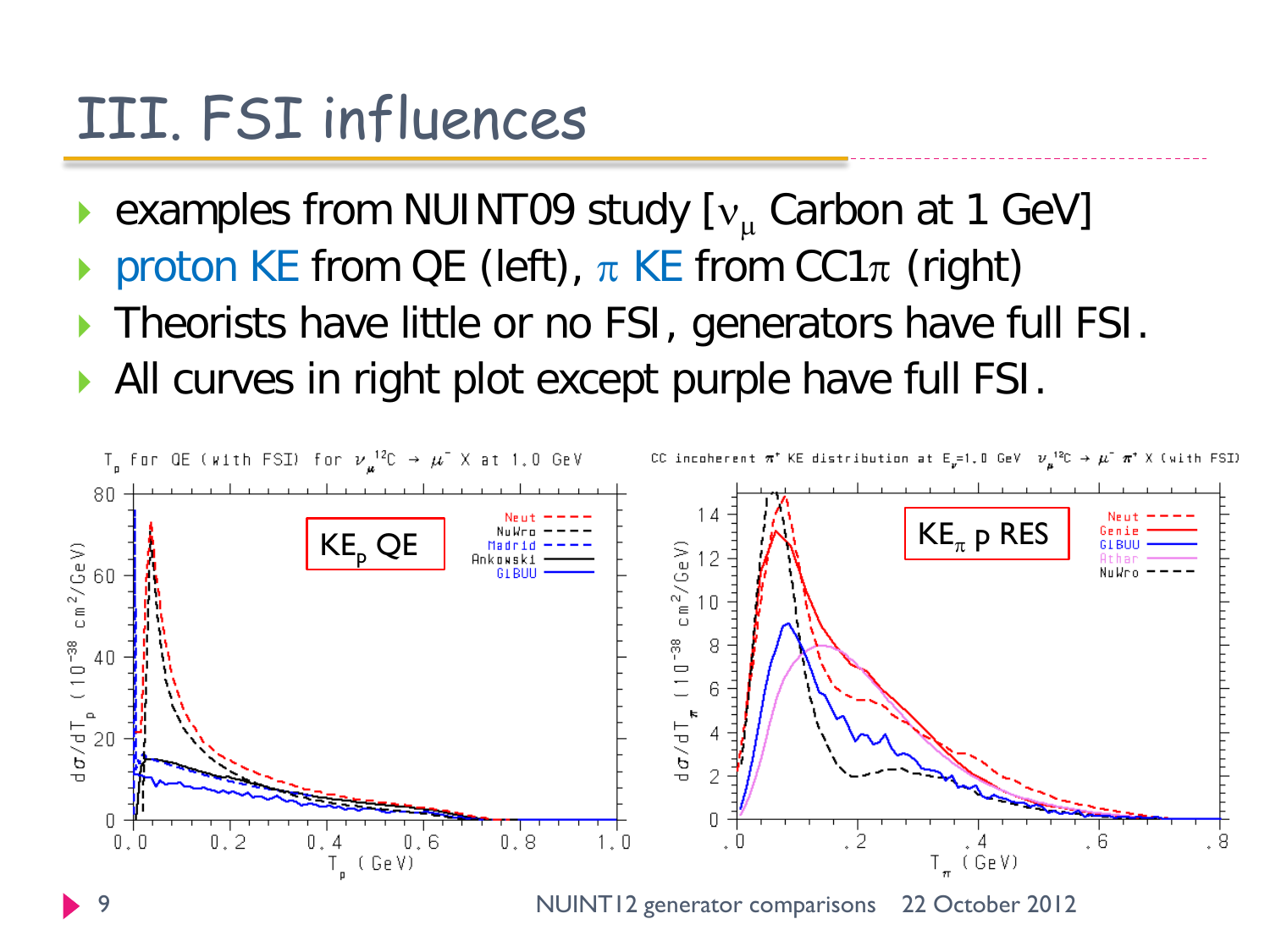## III. FSI influences

- Much of my time has gone to this (GENIE has 2 models)
- One effort has been to model low energy nucleons, best seen in data with neutrons in final state.

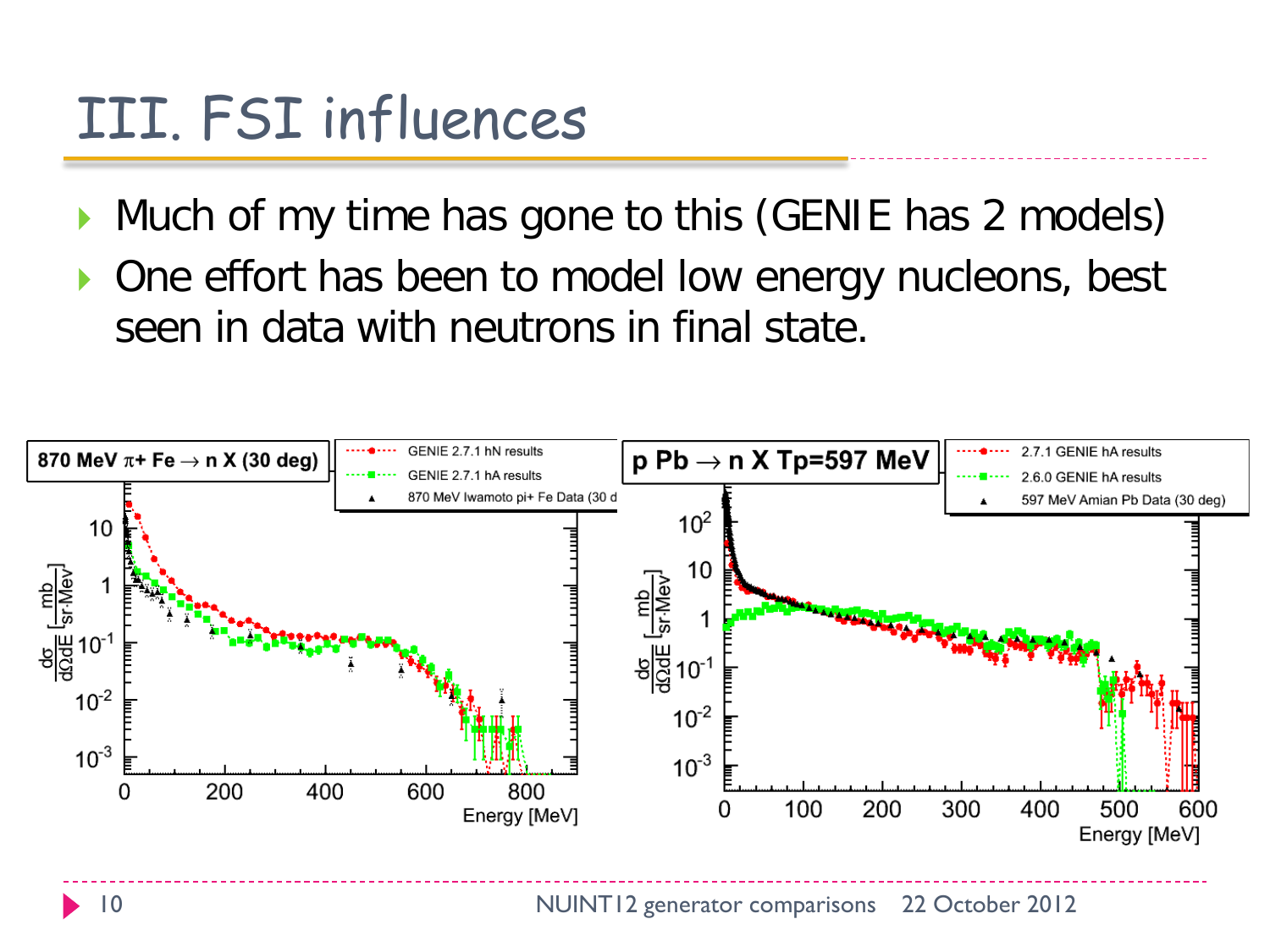▶ LBNE C2: look at proton multiplicity (all and with KE>50 MeV – common tracking problem) in 2.5 GeV  $v_{\mu}$  Ar.

▶ No data so far, looking forward to ArgoNEUT this week.

- ▶ ArgoNEUT/MiniBooNE D1, E1: proton multiplicity (all and with KE>50 MeV) for 1, 3 GeV  $v_{\mu}$  Ar events with no mesons.
- $\blacktriangleright$  thoughts:
	- Correct vertex energy changes  $E_v$  calculation, new access with LAr
	- Large variations possible, need validation with neutrinos.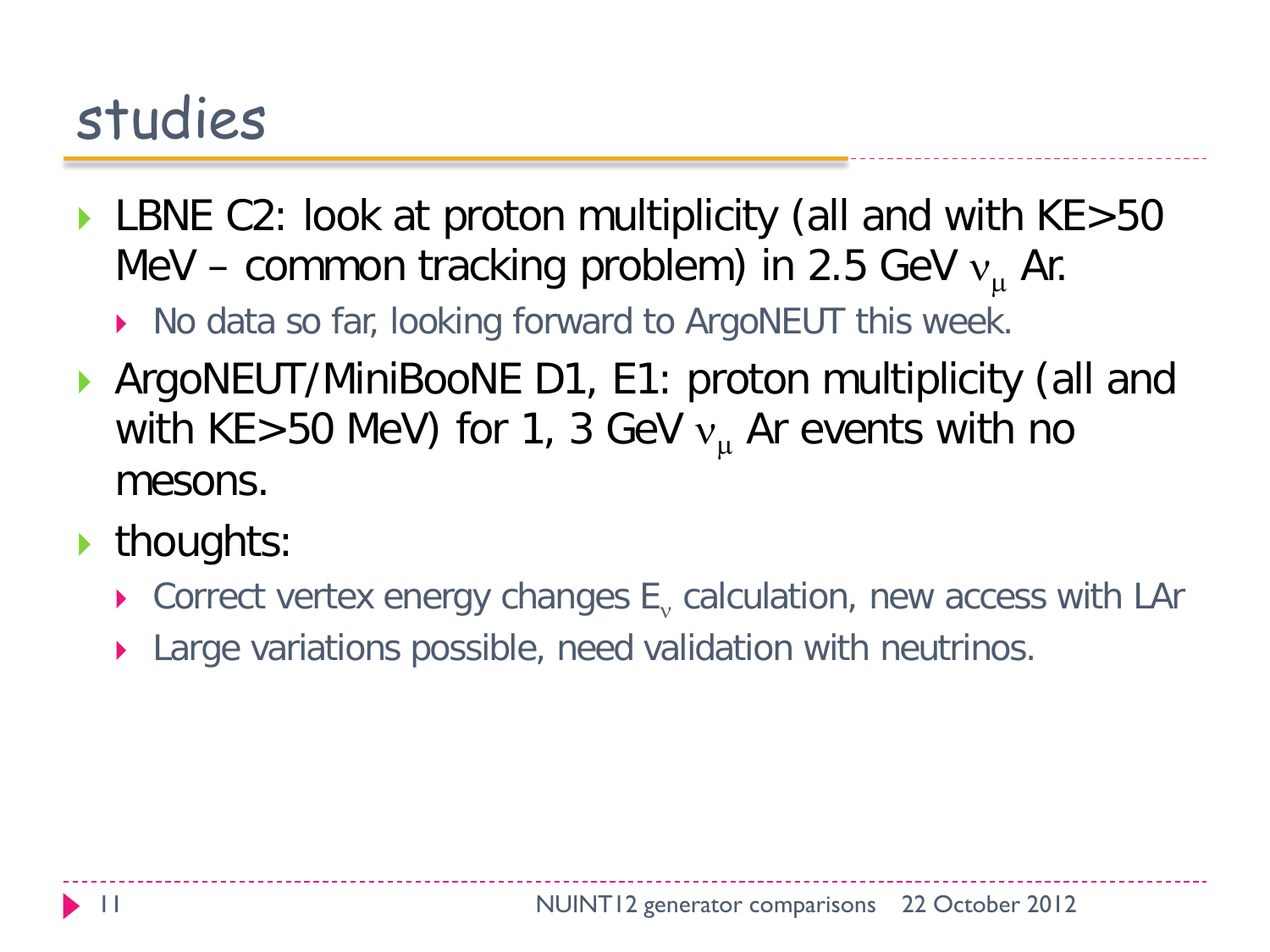## IV. Coherent xs

- SCIBooNE NC Coherent (Phys Rev D 81, 111102(R) (2010))
- measurement depends critically on MC understanding of bkgd and signal.
- 

| • efficiency=5.3%, purity=61%    |        |                        | 80 MeV/c        |
|----------------------------------|--------|------------------------|-----------------|
| Interaction Type                 |        | $#$ Events Fraction(%) |                 |
| CC quasi-elastic                 | 53,363 | 41.4                   |                 |
| CC single $\pi$ via resonances   | 29,688 | 23.1                   | Entie <u>so</u> |
| CC coherent $\pi$                | 1,771  | 1.4                    |                 |
| CC single meson except $\pi$     | 839    | 0.7                    |                 |
| CC DIS                           | 6,074  | 4.7                    |                 |
| NC elastic                       | 22,521 | 17.5                   |                 |
| NC single $\pi^0$ via resonances | 6,939  | 5.4                    |                 |
| NC coherent $\pi^0$              | 1,109  | 0.9                    |                 |
| NC single meson except $\pi^0$   | 4,716  | 3.7                    |                 |
| NC DIS                           | 1,768  | 1.4                    |                 |

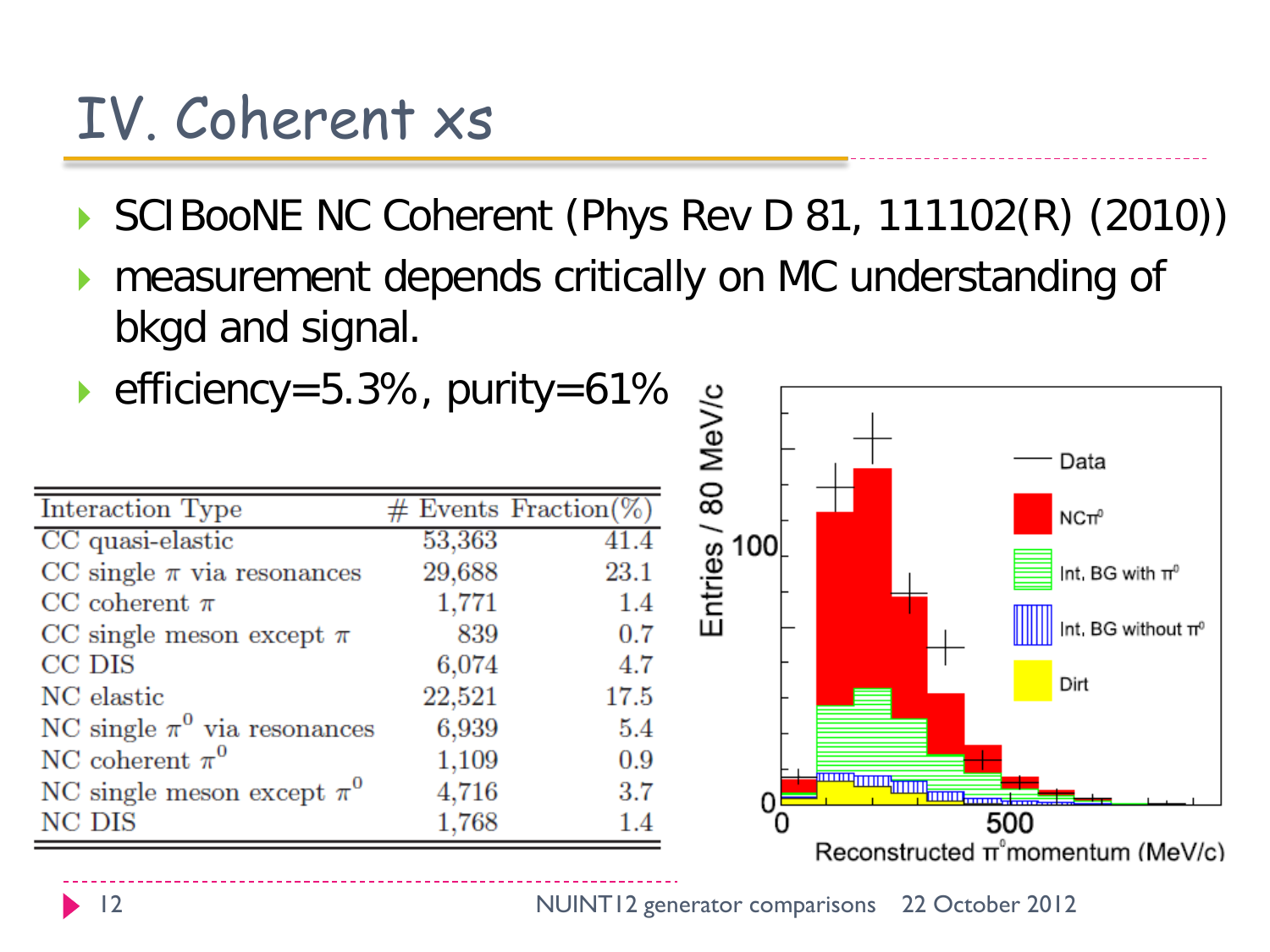MINERvA H3-5: isolated pion energies for 5 GeV  $v_{\mu}$  C.

- $\triangleright$   $\pi^+$ (CC Coh signal),  $\pi^0$ (NC Coh signal),  $\pi^-$  (similar to  $\pi^+$  in Minerva)
- ▶ sources are RES, DIS in addition to coherent
- ▶ since coherent is few% of RES, cuts are critical

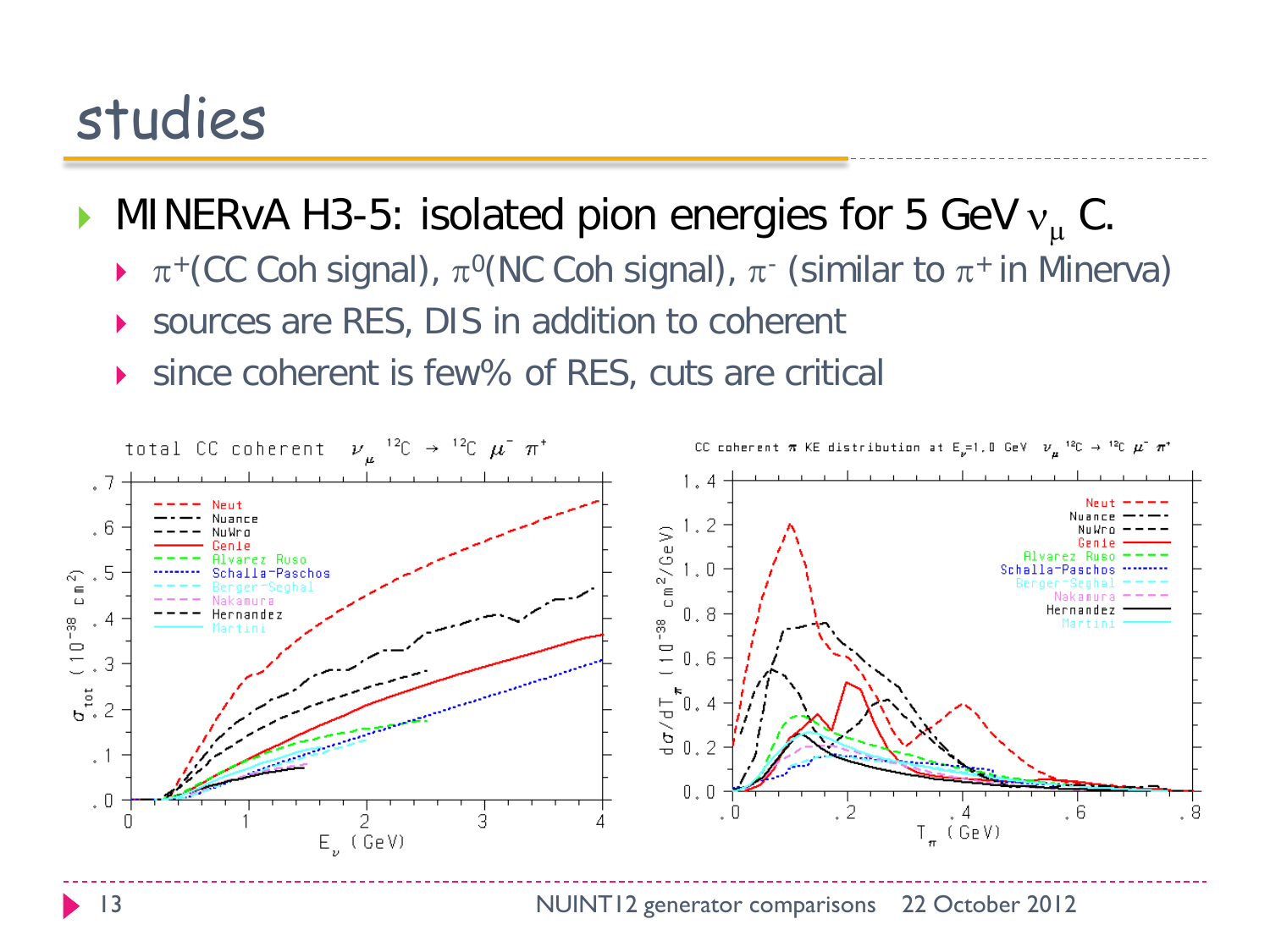# V. Total visible energy (MINOS)

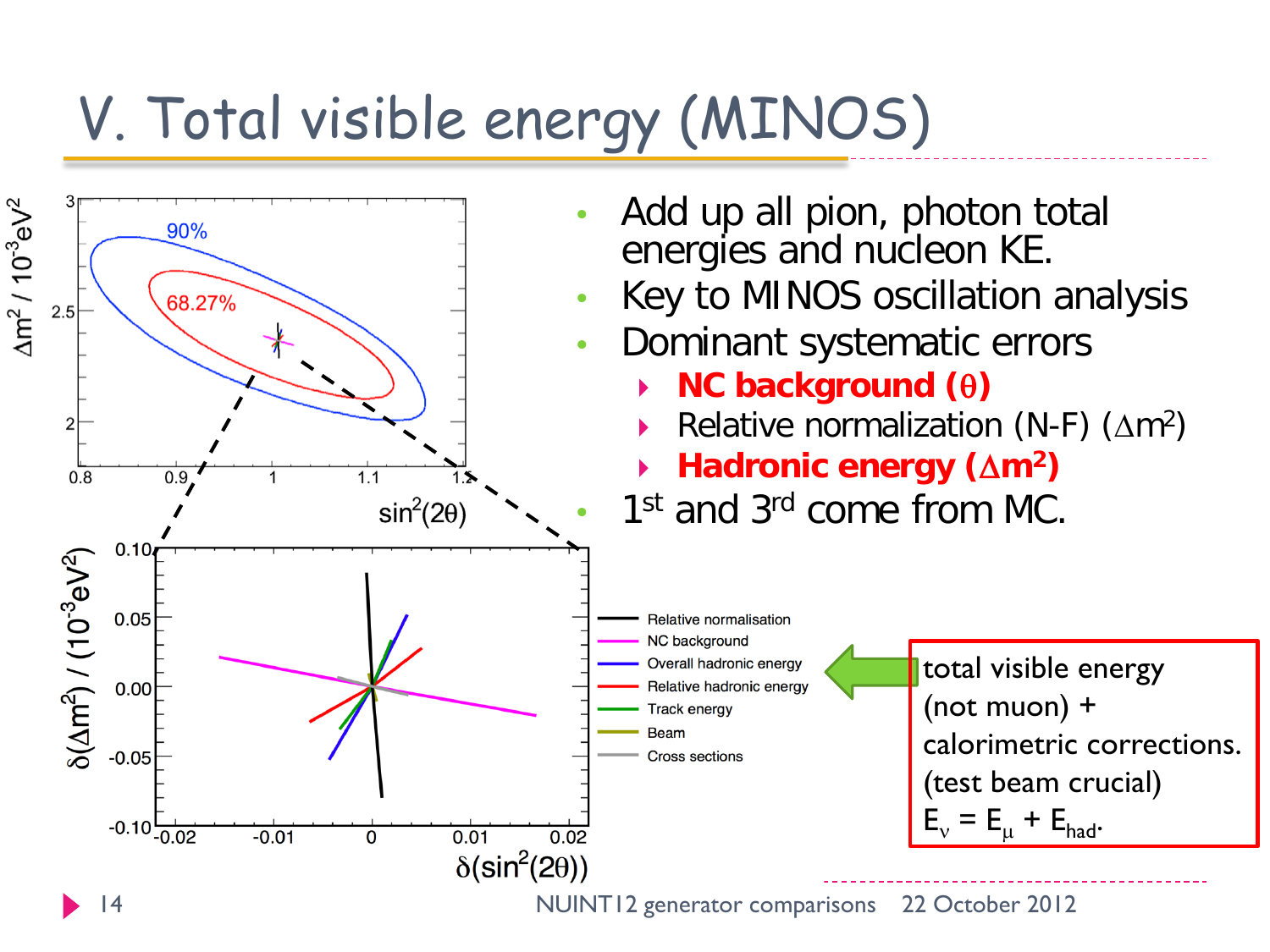# V. Total visible energy (MINERνA)

- **MINERvA composed of Scin, ECal, and HCal regions.**
- Key to  $E_v$  calculation for higher energies.
- Sensitive to missing energy of neutrals, low E hadrons.

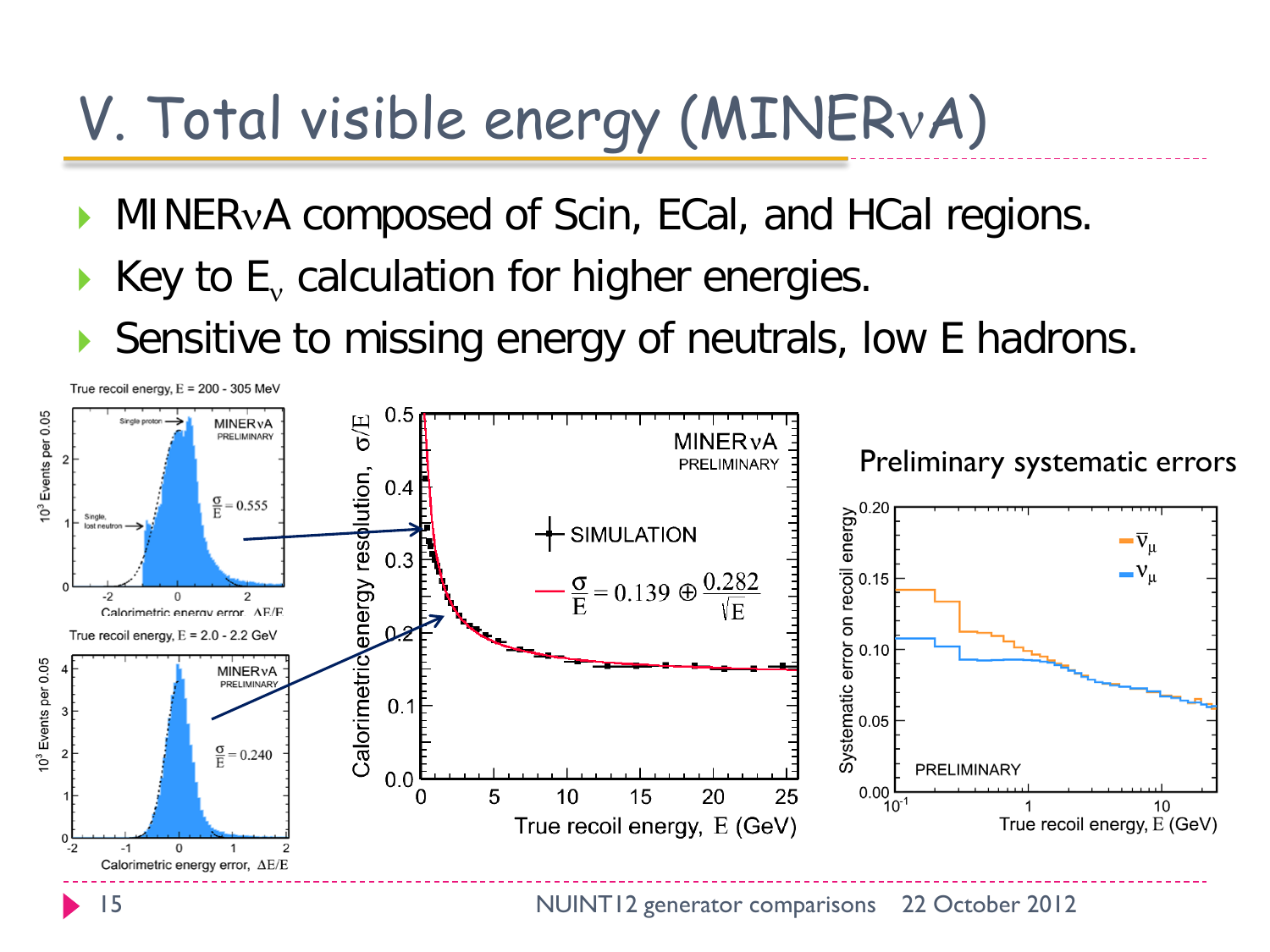#### Studies

- MINOS B2: " $E_{reco}$ " from CC 3 GeV  $v_{\mu}$  Fe
	- E<sub>reco</sub>=1.3\*E<sub>γ,π0</sub> + KE<sub>p</sub> (KE>150 MeV ? KE : 0) +  $KE_n$  (KE>300 ? 0.5\*KE : KE) +  $E_{n+/-}$ .
	- ▶ Specific to their calorimeter (Fe-scin)
- ▶ ArgoNEUT/MiniBooNE D3, E3: total visible energy 1, 3 GeV  $v_\mu$  Ar (no v, neutrons)
	- **More general**
- **MINERVA H17, H18: distribution of n, p energy as** function of v. for 5 GeV  $v_\mu$  C.
	- $\triangleright$  shows variation in  $E_{vis}$  due to low vs. high energy p,n (FSI)
- $\blacktriangleright$  Thoughts:
	- Tricky to interpret because many components.
	- ▶ 2D plots have more information